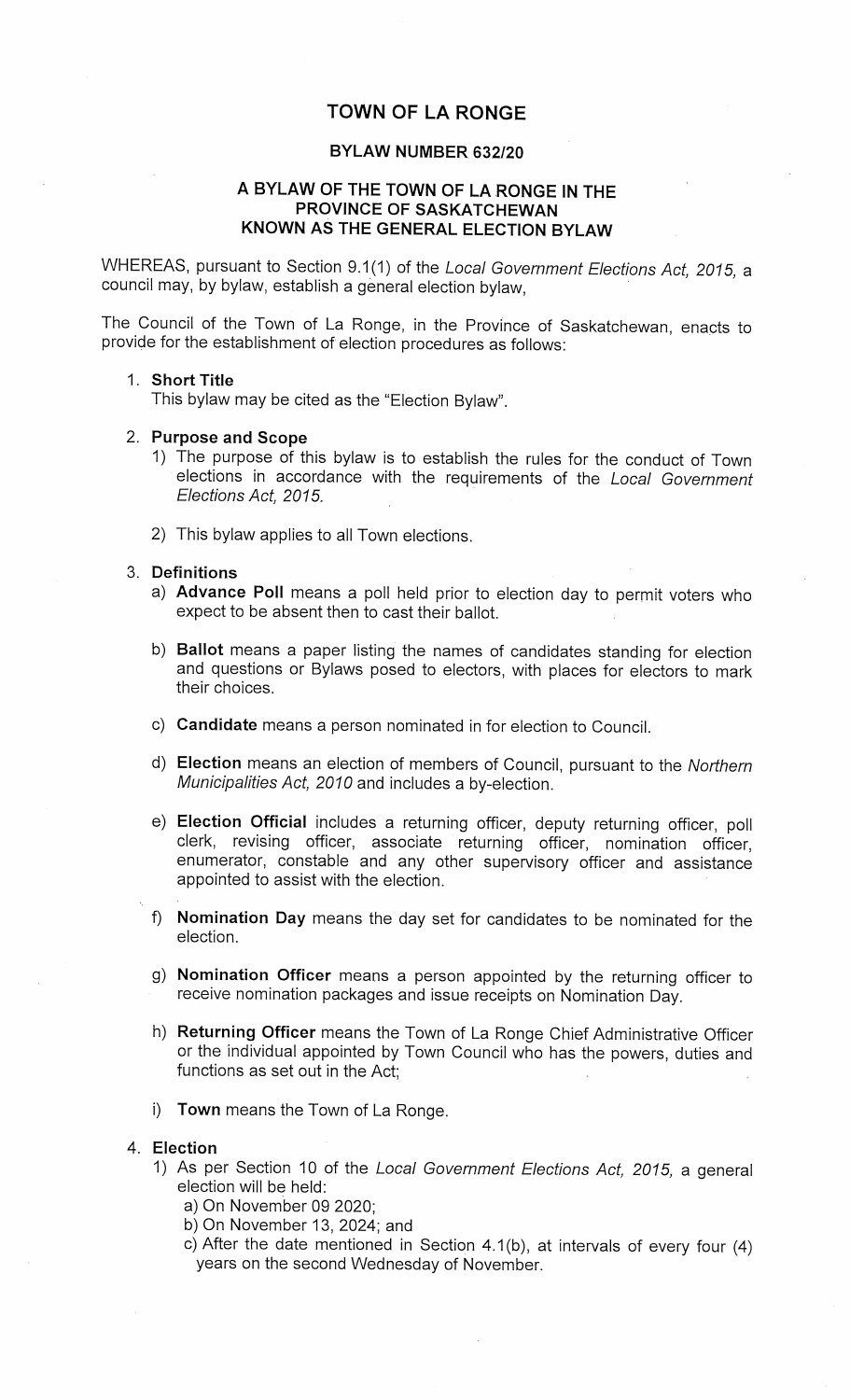- d) Following Section 4.1 (c), if the election day falls on a statutory holiday, theelection day will be held on the Monday of that same week.
- 2) Polls will be open 9:00 am until 8:00pm on election day.

## 5. Methods of Giving Notice

- 1) Notice shall be given to the general public for: notice of poll and advance polls, call for nominations, call for further nominations, and abandonment ofpoll in accordance with this section:
	- a) Shall be posted in the Municipal Office
	- b) Shall be posted at the School Division Office
	- $\mathcal{L}$ ) Posted in at least one (1) conspicuous place in the municipality
	- d) On the Town's website, www.laronge.ca
- 2) The notice requirements set forth in Section 5.1 are minimum requirements and utilizing additional methods or repeating notice, may be permitted asdeemed appropriate by the Returning Officer.

## 6. Nomination Day

- 1) As per Section 66 of the Local Government Elections Act, 2015, notice for Nomination Day shall be provided at least 10 days prior calling fornominations with respect to the vacancies to be filled by the election.
- 2) Nomination Day shall be held on the fifth  $(5<sup>th</sup>)$  Wednesday prior to the Election Day.
- 3) Nominations may be accepted at the Town of La Ronge Office: a) During regular office hours after posting the call for nominations; andb) Between 9:00am and 4:00pm on nomination day.
- 4) All nomination packages must be submitted to an authorized nominationofficer.
- 5) After receiving the nomination, the Nomination Officer will:
	- a) Make a copy of the receipt issued and attach the copy to the nominationform;
	- b) Make a copy of the nomination form for public inspection;
	- ) Post a copy of each nomination form, public disclosure statement and criminal record check in the municipal office;
	- l) Store the original nomination form in a secure location; and
	- e) Retain the nomination form and all attached information for the duration ofthe term of office.

## 7. Nomination Packages

- 1) Every candidate must include the following information:
	- a) Nomination Form;
	- ) Criminal Record Check; and
	- ) Public Disclosure Statement.
- 2) Every candidate must complete the nomination form and public disclosurestatement in its entirety.
- 3) Every candidate for municipal office shall obtain a criminal record check atheir own expense. The criminal record check shall be dated within thirty (30) days of the submission of the nomination package.

## 8. Ballots

- 1) All ballots shall be in alphabetical order by surname.
- 2) All ballots shall list the candidate's occupation.

# 9. Election Official Remuneration